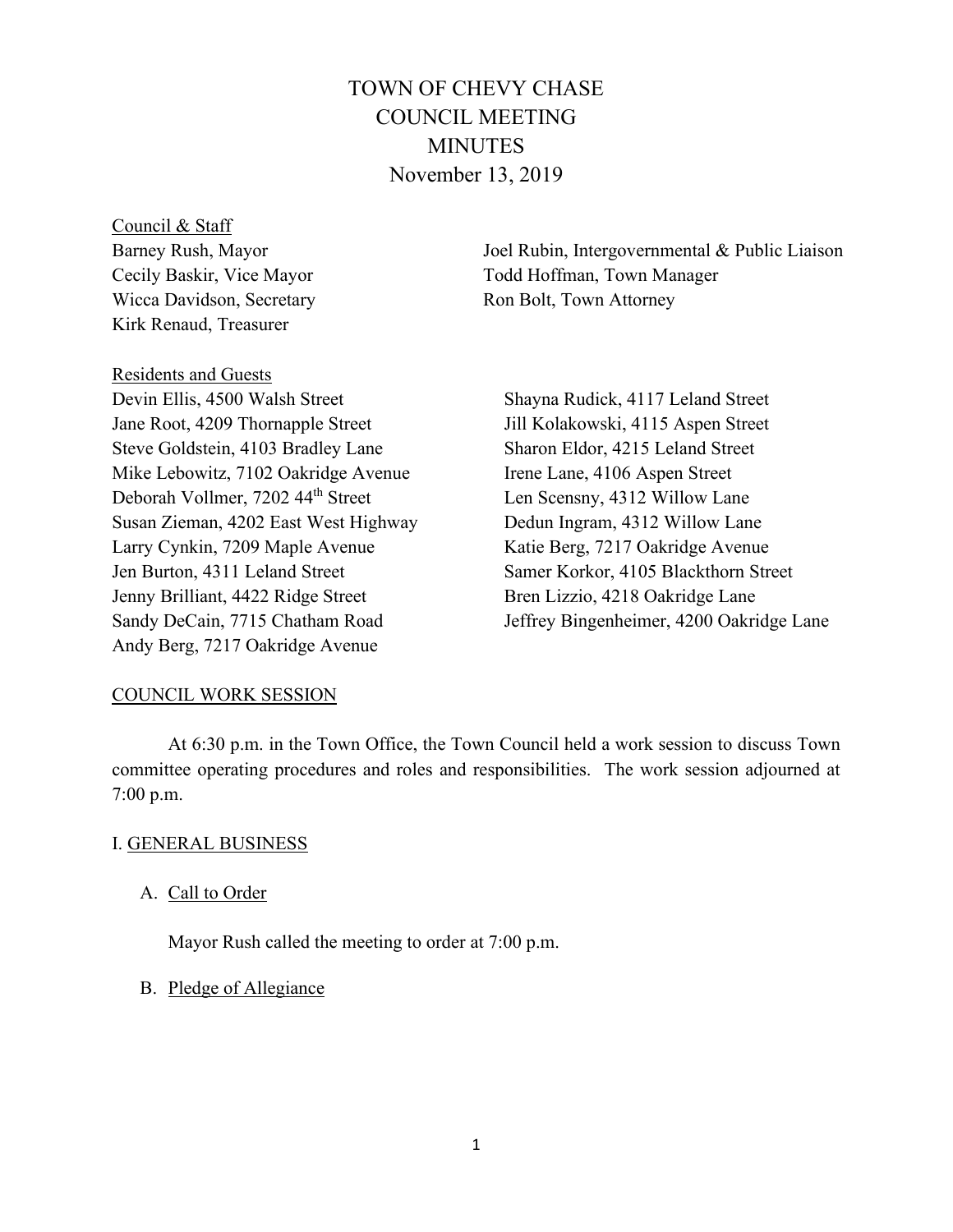### C. Approval of Minutes

Councilmember Baskir moved to approve the minutes of the October 23, 2019 Council Meeting. Councilmember Rubin seconded the motion, which passed unanimously.

### D. Acceptance of Financial Report

Councilmember Renaud presented the October 2019 financial report. The Council discussed and accepted the report.

## E. Town Manager's Report

Town Manager Todd Hoffman reported on the initiatives undertaken by staff over the past month.

## F. Public Comments

The following residents spoke in support of a dog exercise area in Zimmerman Park and related issues: Steve Goldstein, 4103 Bradley Lane; Devin Ellis, 4500 Walsh Street; Jane Root, 4209 Thornapple Street; Deborah Vollmer, 7202 44th Street; Susan Zieman, 4202 East West Highway; Larry Cynkin, 7209 Maple Avenue; Jen Burton, 4311 Leland Street; Irene Lane, 4106 Aspen Street; Andy Berg, 7217 Oakridge Avenue; Jenny Brilliant, 4422 Ridge Street; Jeffrey Bingenheimer, 4200 Oakridge Lane; Shayna Rudick, 4117 Leland Street; Max Fainberg, 4403 Stanford Street; and Gabrielle Fontana, 4208 Rosemary Street.

The following resident spoke in opposition to a dog exercise area in Zimmerman Park: Samer Korkor, 4105 Blackthorn Street.

# II. COUNCIL DISCUSSIONS

### A. Zimmerman Park Amenities & Improvements

The Council discussed Zimmerman Park amenities and improvements. The Council asked the Town Manager to refine cost estimates for a one-month trial of a dog exercise area in Zimmerman Park.

### B. ZTA 19-07, Telecommunications Towers – Limited Use

Town Attorney Ron Bolt briefed the Council on a proposed County Zoning Text Amendment regarding the location of telecommunications towers in residential zones.

### C. County Code Applicability

The Council deferred discussion of this agenda item.